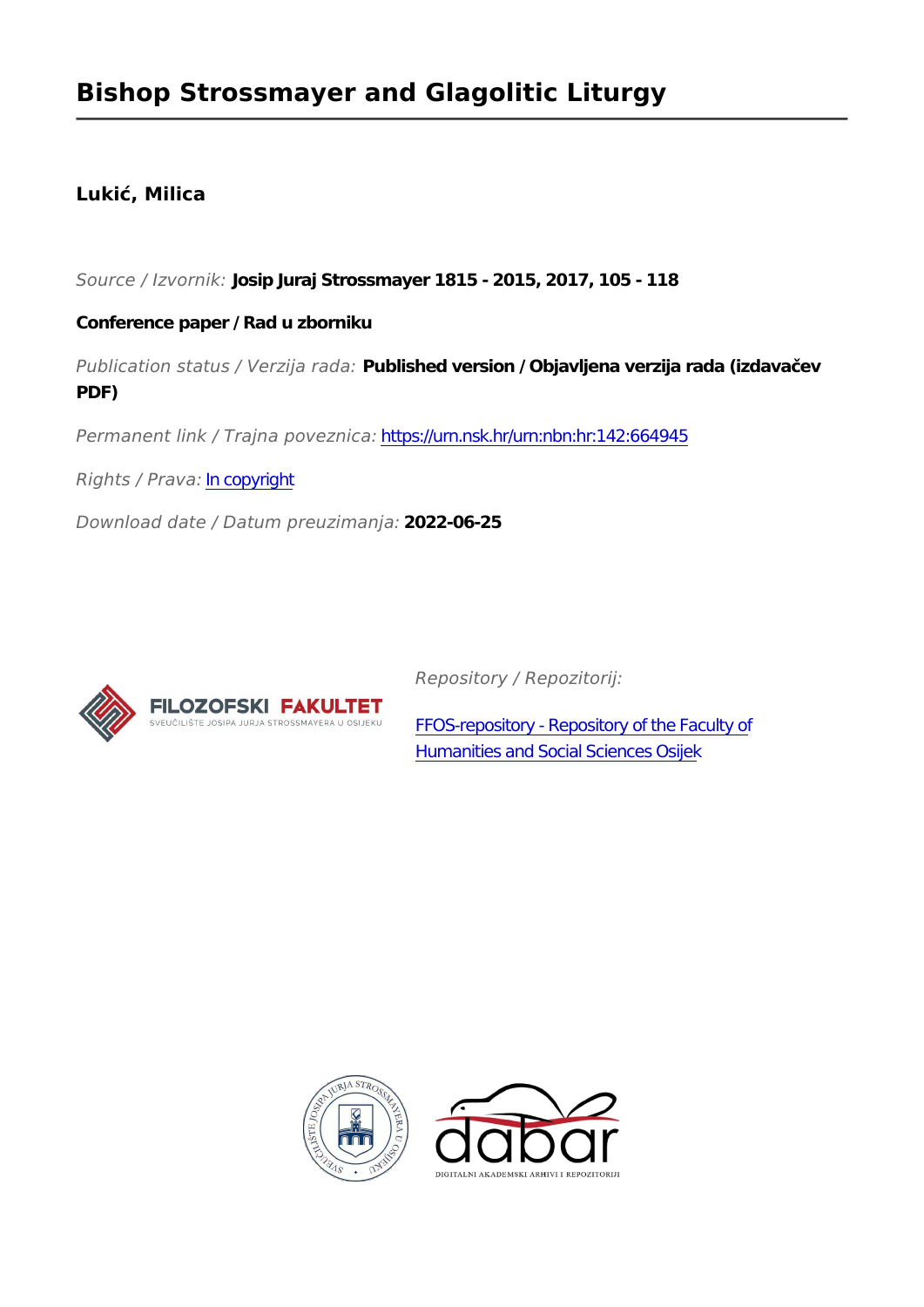## **Bishop Strossmayer and Glagolitic Liturgy**

#### **Milica LUKIĆ**

UDK: 272-722.52Strossmayer, J. J.:27-528 Review Article

Abstract: Cyrillomethodian idea stands at the basis of the linguistic, literary and cultural history of the Slavic people. However, Cyrillomethodian legacy has been preserved in its millennial continuity solely on the Croatian national territory – from the second half of the  $9<sup>th</sup>$  century until the end of the  $19<sup>th</sup>$  century. Socio-political circumstances that fell upon all Slavic people in the Austrian Empire as well as in the Austro-Hungarian Monarchy in the 19<sup>th</sup> century will encourage them to strengthen Slavic reciprocity and bring them closer to finding solutions in common legacy – life and work of holy brothers SS. Cyril and Methodius. These values have prompted the process of restoration of the liturgical books (printed in the Glagolitic Script and (Croatian) New Church Slavonic Language). Bishop Josip Juraj Strossmayer, historian Franjo Rački, philologists Ivan Berčić and Dragutin Antun Parčić took the initiative in 'renewal' process of Glagolitic liturgical books. This paper therefore considers: 1) the socio-political context and elements of Cyrillomethodian restoration in the  $19<sup>th</sup>$  century; 2) language policy and practice associated with bishop Strossmayer and members of The Committee for liturgical books restoration in the second half of the  $19<sup>th</sup>$  century (results of which are Glagolitic Missal and Latin Ritual printed in 1893).

Key words: 1. Cyrillomethodian idea; 2. 19<sup>th</sup> century; 3. Bishop J. J. Strossmayer; 4. Glagolitic Liturgy.

#### Introduction

The issue of the Glagolitic liturgy in the nineteenth century is a crucial part of a much broader topic – restoration of the heritage of Cyril and Methodius on Croatian territory (and among other Slavs), and cannot be viewed outside of that context. Therefore, it is my goal in this paper to indicate the basic coordinates of that context in order to clarify the reasons for return of the Old Church Slavonic language to liturgical use. The presentation is philological in nature and is based on the so-called external history of language.

#### 1. Bishop Strossmayer – Restorer of Heritage of Cyril and Methodius

In the nineteenth century, especially its second half, when the Austro-Hungarian Monarchy within the Triple Alliance (Germany, Austria, Italy) aimed to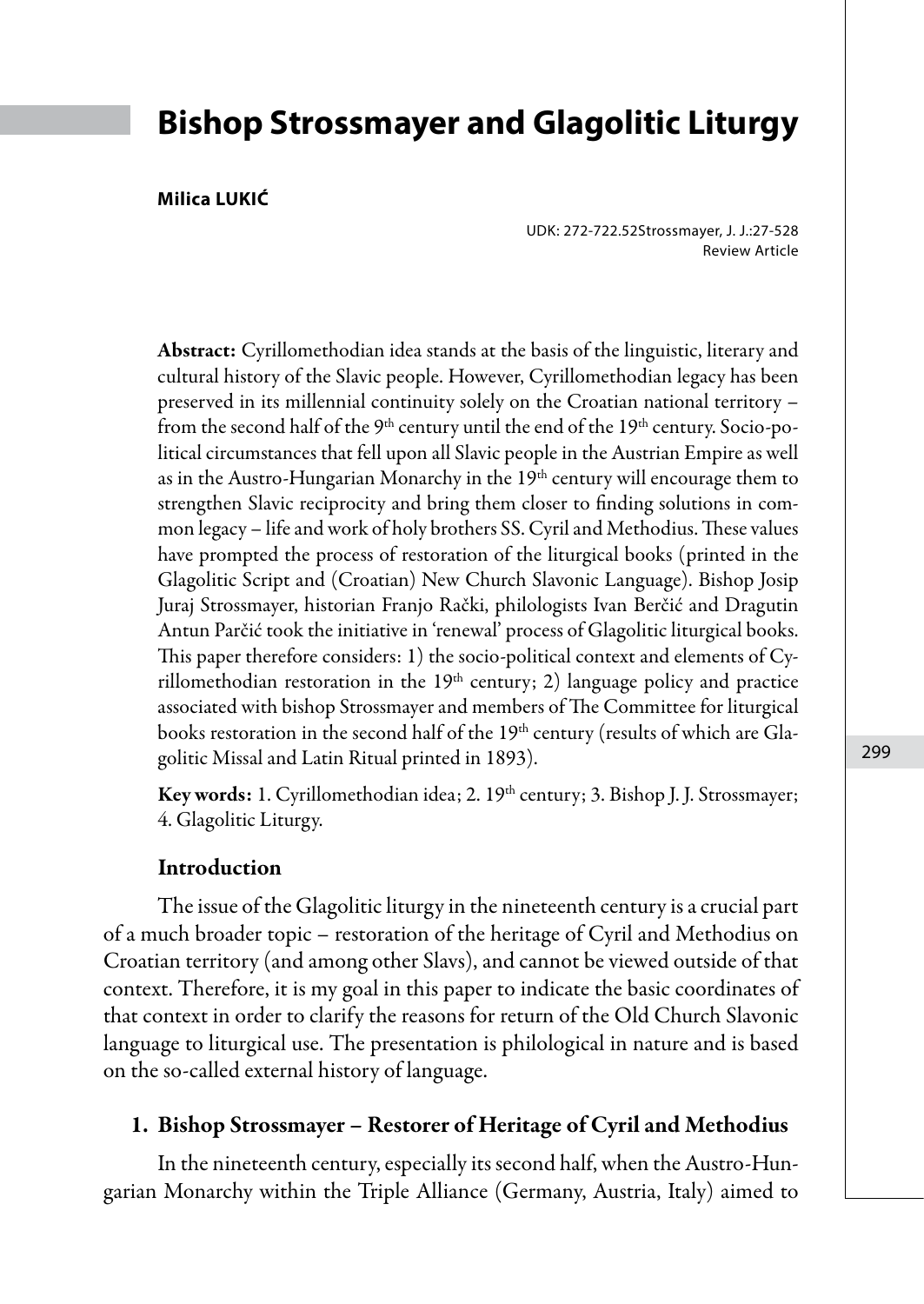suppress any movement of the Slavic spirit on Croatian territory, one could simplify things and say that the destiny of Cyrillo-Methodian work ten centuries later became largely similar to that after the death of the Slavic apostles, missionaries Constantine Cyril and Methodius in the ninth century. Old Slavonic liturgy was once again on the verge of the law in the eyes of the governing structures and of the Roman Curia, which in both cases weakened Croatian national identity. In such circumstances, a serious initiative appeared to resolve this issue by the appointment of Josip Juraj Strossmayer as the bishop of Đakovo and Srijem in 1849.

It is undisputed in modern science (philology and historiography) that this particular bishop was the initiator of the restoration of heritage of St. Cyril and Methodius in the Croatian national territory (but also among the Slavs).<sup>1</sup> His mandate as a bishop was marked by great Cyrillo-Methodian anniversaries: in 1863 one thousand years after the Moravian Mission, in 1869 one thousand years after the death of St. Cyril, in 1880, a thousand years after the Encyclical of Pope John the Eighth *Industriae tuae*, and in 1885, one thousand years after the death of St. Methodius.2 These anniversaries, to be celebrated among all Slavs, would become an additional incentive to Strossmayer's efforts in the field of Cyrillomethodiana. Bishop Strossmayer viewed advocating for the restoration of Cyrillo-Methodian heritage in the Croatian national territory as his natural right. Proving that right, he called upon the historically grounded reasons supported by the science of his time: 1. a thousand-year's continuity of Old Slavonic liturgy of the Western Rite among the Croatian people; 2. almost romanticist belief that «the providence of God» tasked Croats with being a bridge between the «separated brothers», i.e. the Eastern and the Western church $^3$ ; 3. The existence of the cult of St. Cyril and Methodius in the Đakovo and Srijem Dio-

<sup>1</sup> Cfr. S. DAMJANOVIĆ, *Ćirilometodska baština u prepisci Rački-Strossmayer*. – In: *Jedanaest stoljeća nezaborava*. Osijek – Zagreb: IC Revija i Međunarodni slavistički centar, 1991, p. 155–172; M. CE-PELIĆ, M. PAVIĆ, Biskup i papa Lav XIII, in: *Biskup Josip Juraj Strossmayer*, *reprint*. Đakovo: Biskupski ordinarijat, 1994, p. 298–317; M. CEPELIĆ, M. PAVIĆ, Biskup i papa Lav XIII, in: *Biskup Josip Juraj Strossmayer*, *reprint*. Đakovo: Biskupski ordinarijat, 1994, p. 298–317.

<sup>2</sup> Cfr. M. LUKIĆ, Crtice o sveslavenskom hodočašću u Rim 1881. (Prilog za noviju povijest glagolizma), in: *Zavičajnik: zbornik Stanislava Marijanovića: povodom sedamdesetogodišnjice života i četrdesetpetogodišnjice znanstvenoga rada*. Milovan Tatarin (ed.). Osijek: Sveučilište J. J. Strossmayera, Filozofski fakultet, 2005, p. 233–250; M. LUKIĆ, Popularizacija ćirilometodske ideje u drugoj polovici 19. stoljeća na hrvatskome nacionalnom prostoru. – *Lingua Montenegrina* 2/2(2009)4, p. 85–124; M. LUKIĆ, Strossmayerov projekt obnove ćirilometodske baštine. – *Anali Zavoda za znanstveni i umjetnički rad u Osijeku* 27(2011), p- 67–96; M. LUKIĆ, Biskup Strossmayer – obnovitelj ćirilometodske baštine. – *Vjesnik Đakovačko-osječke nadbiskupije i Srijemske biskupije* 141(2013)9-10, p. 707–720; M. LUKIĆ, Cyrillomethodiana oživljena ili O Strossmayerovu projektu obnove ćirilometodske baštine, in: *Divanimo, dakle postojimo. Književnojezične i jezičnopovijesne studije*. Josip Cvenić (ed.). Osijek: Ogranak Matice hrvatske u Osijeku, 2014, p. 210*–*241.

<sup>3</sup> J. J. STROSSMAYER, Korizmena okružnica 1. – *Glasnik Biskupija Bosanske i Sriemske* 11(1883)2, p. 9–41.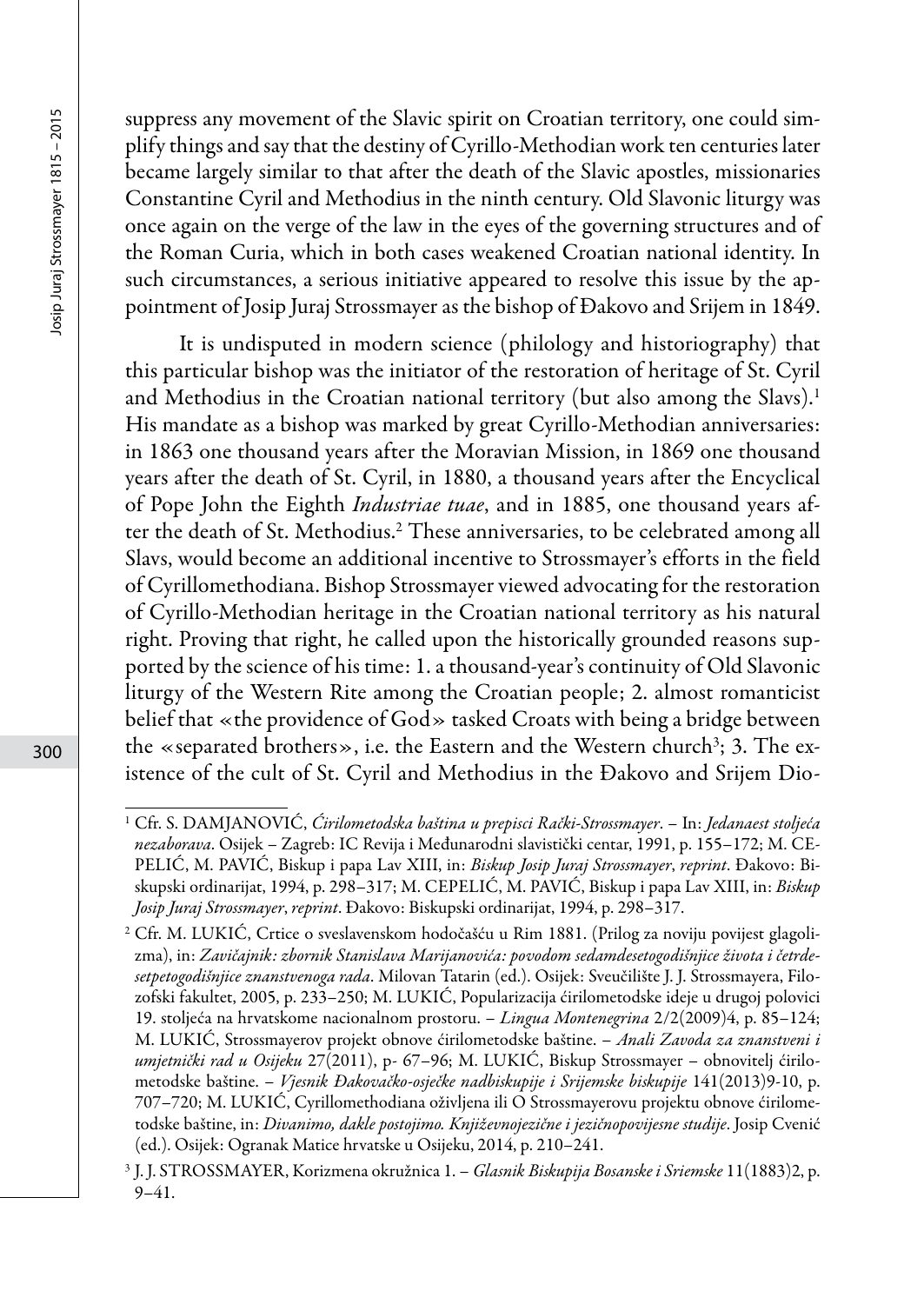cese even before his time<sup>4</sup>; 4. The belief that he was a legitimate successor of St. Methodius in the ancient position of Srijem bishop that dates back to the time of St. Andronicus and is located in Srijemska Mitrovica today (when it comes to the question of Methodius' Bishop's chair, bishop Strossmayer takes the view of German scientist Friedrich Blumberger, shaped and popular in Slavic scientific circles of the time)<sup>5</sup>.

Adhering to this «natural right», Bishop Strossmayer tried to win over the Roman Curia for the idea that all Catholic Slavs ought to be able to perform liturgy in the Old Slavonic language. In this regard, in 1859, he sent a promemoria to Pope Pius IX in which he, among other things, requested the printing of new Glagolitic liturgical books.6 In addition, he introduced the study of Old Slavonic language into Đakovo's Seminary in 1860. Already in 1861, he publicly and solemnly celebrated the day of St. Cyril and Methodius. At the request of Bishop Strossmayer, in 1862, Pope Pius the Ninth moved the holiday of St. Brothers from the 14<sup>th</sup> of February to 5<sup>th</sup> July. In 1863, in Rome, Bishop Strossmayer managed to open the College of St. Cyril and Methodius for young clerics for a brief period of time. Under his auspices, in 1865, one of the most important Old Slavic canonical monuments – *Assemani's or Vatican Gospels* was revealed, while Pope Leo IX used the initiative of Bishop Strossmayer and encyclical *Grande Munus* to spread the cult of St. Cyril and Methodius on the entire Catholic Church in 1880. Bishop Strossmayer also led a Slavic pilgrimage to Rome in 1881, as a thanksgiving for *Grande Munus*, and in 1882 he completed the construction of the cathedral in Đakovo7 . This cathedral would become a symbol of his Cyrillo-Methodian com-

<sup>4</sup> B. GRABAR, Kult Ćirila i Metodija u Hrvata. – *Slovo* 36(1986), p. 141–145.

<sup>5</sup> J. J. STROSSMAYER, Govor preuzvišenog g. biskupa J. J. Strossmayera, kojim je dne 5. srpnja t.g. u ime svih katoličkih Slavena pozdravio u Vatikanu sv. Otca Lava XIII. predočujuć mu slavenske hodočastnike a zahvaljujuć mu na kazanoj ljubavi našim apoštolima, a po njima i nama (latinski original i prijevod na hrvatski jezik). – *Glasnik Biskupija Bosanske i Sriemske* 9(1881)13, p. 131–135; Okružnica br. 457 u povodu sveslavenskog hodočašća. – *Glasnik Biskupija Bosanske i Sriemske* 9(1881)9, p. 99–101; Okružnica br. 772 po povratku s rimskog hodočašća. – *Glasnik Biskupija Bosanske i Sriemske* 9(1881)16, p. 155–158. Cfr. M. LUKIĆ, Cyrillomethodiana oživljena ili O Strossmayerovu projektu obnove ćirilometodske baštine, in: *Divanimo, dakle postojimo. Književnojezične i jezičnopovijesne studije*. Josip Cvenić (ed.). Osijek: Ogranak Matice hrvatske u Osijeku, 2014, p. 210*–*241; A. DEVIĆ, Imre Boba i njegovo mišljenje o središtu djelovanja Sv. Metoda. – *Vjesnik Đakovačko-osječke nadbiskupije i Srijemske biskupije* 141(2013)9-10, p. 681–685.

<sup>6</sup> F. ŠIŠIĆ, *Korespondencija Rački – Strossmayer, Knjiga prva (od 6. okt. 1860. do 28. dec. 1875)*. Zagreb: JAZU, 1928; A. ŠULJAK, Biskup Josip Juraj Strossmayer i ćirilometodsko-glagoljska baština, in: *Lik i djelo Josipa Jurja Strossmayera, Zbornik radova međunarodnoga znanstvenog skupa*. Stanislav Marijanović (ed.). Osijek: Filozofski fakultet u Osijeku, 2008, p. 245–266.

<sup>7</sup> J. J. STROSSMAYER, Okružnica br. 558 – uspomena na sveslavensko hodočašće. – *Glasnik Biskupija Bosanske i Sriemske* 10(1882)11, p. 188; Okružnica o svetkovini sv. Ćirila i Metoda. – *Glasnik Biskupija Bosanske i Sriemske* 10(1882)11, p. 115; Okružnica br. 474 – hodočašće u Rim u povodu pedesete obljetnice svećeništva Lava XIII. – *Glasnik Biskupija Bosanske i Sriemske* 16(1888)10, p. 117–145;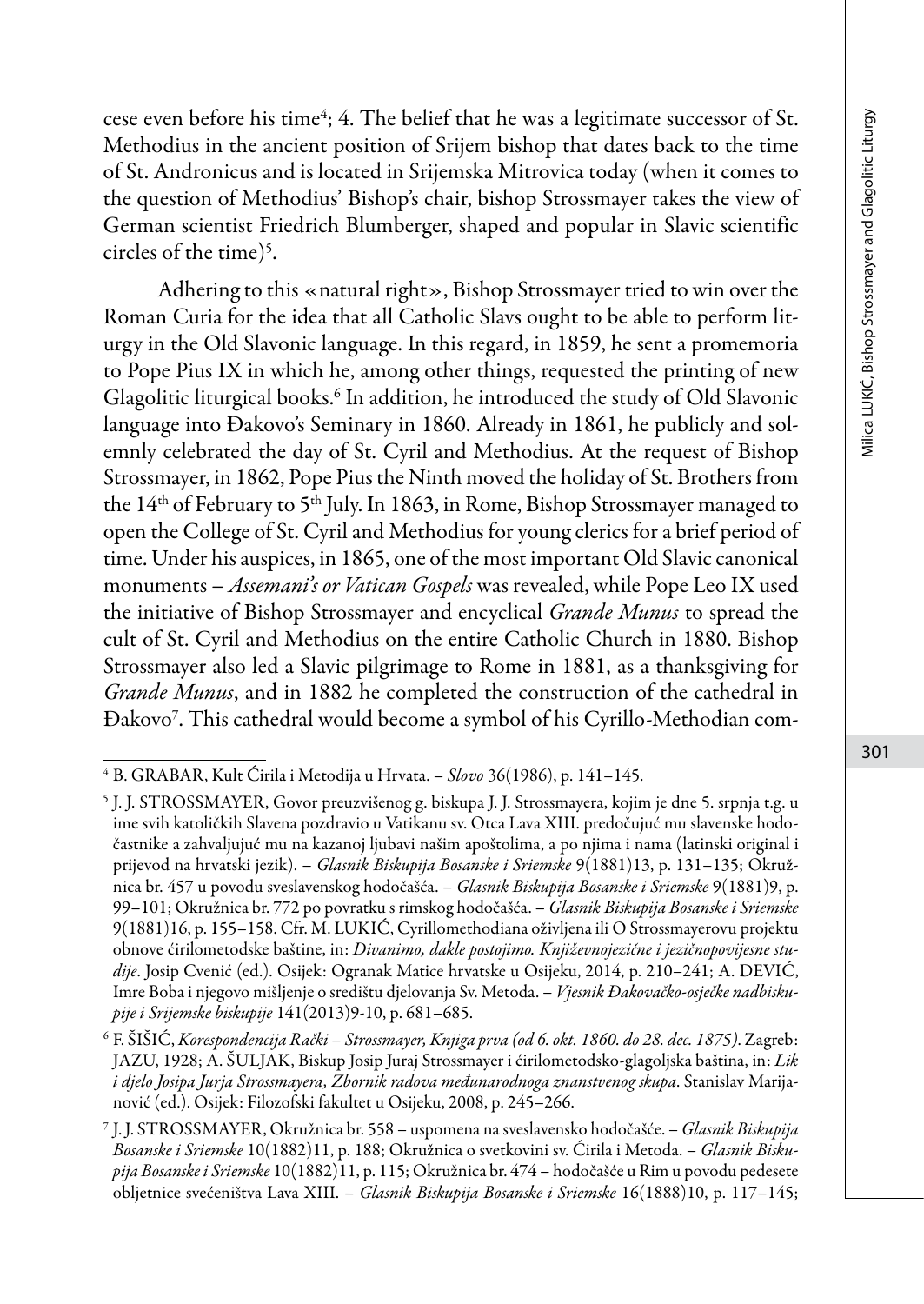mitment, especially given the fact that its dedication was marked with Glagolitic liturgy. However, the highlight of the entire Croatian Cyrillomethodiana in the nineteenth century is certainly the disclosure of Glagolitic Missal in 1893<sup>8</sup>, which was compiled and edited by a Franciscan Tertiary and later Roman canon Dragutin Antun Parčić.

A contribution to the success of Strossmayer's work on the restoration of Cyrillo-Methodian heritage was also made by his life-long friendship and professional / scientific cooperation with one of the leading Croatian historians and philologists of the second half of the nineteenth century, Franjo Rački, who is deemed the founder of Croatian Cyrillomethodiana in scientific circles<sup>9</sup>. It is under the supervision of Franjo Rački that a number of Strossmayer's circular letters dedicated to St. Brothers and Cyrillo-Methodian heritage among the Slavs were created. He published them in *Glasnik Biskupija Bosanske i Sriemske*, a periodical he founded in 1873.<sup>10</sup> Strossmayer addressed the issues of Cyril and Methodius in his extensive correspondence with many contemporaries as well. Especially important in this regard is his correspondence with Franjo Rački<sup>11</sup>, Vrhbosnian Archbishop Josip Stadler<sup>12</sup>, Split Bishop Marko Kalogjera, Viennese Nuncio

Svetkovina sv. Cyrila i Methoda. – *Glasnik Biskupija Bosanske i Sriemske* 25(1897)13, p. 126. Cfr. F. ŠIŠIĆ, *Korespondencija Rački – Strossmayer, Knjiga druga (od 6. jan. 1876. do 31. dec. 1881)*. Zagreb: JAZU, 1929; *Korespondencija Rački – Strossmayer, Knjiga treća (od 5. jan. do 27. jun. 1888)*. Zagreb: JAZU, 1930; *Korespondencija Rački – Strossmayer, Knjiga četvrta (od 2. jula 1888. do 15. februara 1894)*. Zagreb: JAZU, 1931; M. LUKIĆ, *Crtice o sveslavenskom hodočašću u Rim 1881*. etc.

<sup>8</sup> J. J. STROSSMAYER, Staroslavenski misal. – *Glasnik Biskupija Bosanske i Sriemske* 21(1893)18, p. 182. Cfr. K. K. BONEFAČIĆ, *Dragutin A. Parčić*. Krk: *Kurykta*, 1903; M. BOLONIĆ, O životu i radu Dragutina A. Parčića. – *Bogoslovska smotra*, 42(1972)4, p. 418–438; T. MRKONJIĆ, J. J. Strossmayer i glagoljski misal iz 1893. – *Slovo* 56-57(2006-2007), p. 379-389.

<sup>9</sup> I. PETROVIĆ, Franjo Rački – otac hrvatske Cyrillo-Methodiane. – In*: Zbornik zavoda za povijesne znanosti Istraživačkog centra JAZU* 9(1979), p. 47–99.

<sup>10</sup> J. J. STROSSMAYER, *Govor preuzvišenog g. biskupa J. J. Strossmayera, kojim je dne 5. srpnja t.g. u ime svih katoličkih Slavena pozdravio u Vatikanu sv. Otca Lava XIII*, p. 131-135; *Okružnica br. 457 u povodu sveslavenskog hodočašća,* p. 99–101; *Okružnica br. 772 po povratku s rimskog hodočašća* p. 155–158; *Okružnica br. 558 – uspomena na sveslavensko hodočašće*, p. 188; *Okružnica o svetkovini sv. Ćirila i Metoda*, p. 115; *Korizmena okružnica 1*, p. 9–41; *Okružnica br. 474 – hodočašće u Rim u povodu pedesete obljetnice svećeništva Lava XIII*, p. 117–145; *Svetkovina sv. Cyrila i Methoda*, p. 126. etc.

<sup>11</sup> F. ŠIŠIĆ, *Korespondencija Rački – Strossmayer*, 1928, 1929, 1930, 1931.

<sup>12</sup> M. LUKIĆ, Korespondencija đakovačkoga biskupa Josipa Jurja Strossmayera i sarajevskog nadbiskupa Josipa Stadlera, in: *Zbornik radova VI. međunarodnog znanstvenog simpozija Muka kao nepresušno nadahnuće kulture*. Jozo Čikeš (ed.). Zagreb: Udruga Pasionska baština, 2012, p. 382–402.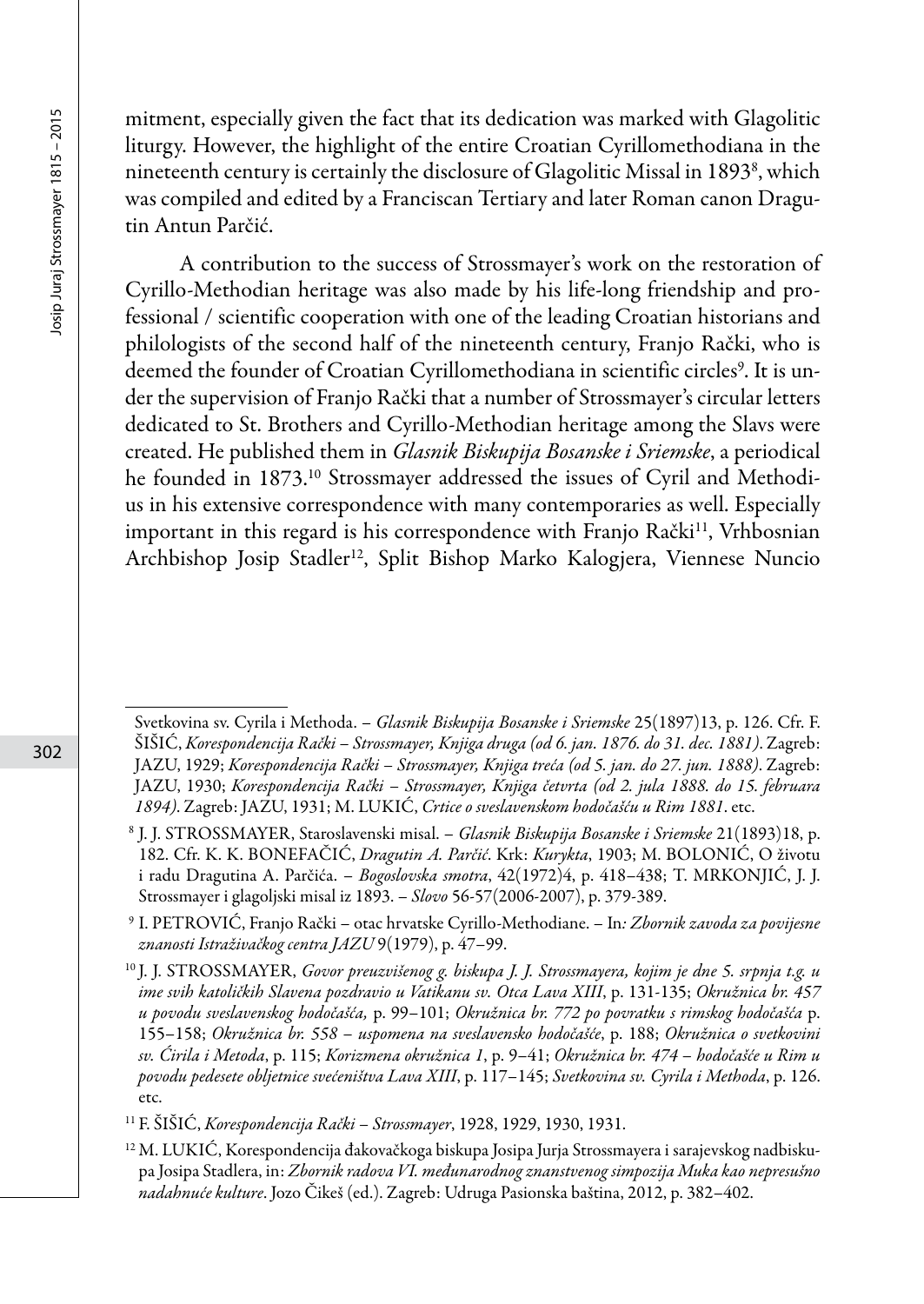Seraphinus Vannutelli<sup>13</sup>, compiler of Glagolitic Missal Dragutin Antun Parčić<sup>14</sup>, Montenegrin Prince Nikola I Petrović Njegoš and his Chancellor Jovan Sundečić15 and many others.

#### 2. Strossmayer and Language Policy

It is primarily language and script that underpin the Cyrillo-Methodian ideas.16 Developing nations in the Central, Eastern and South-eastern Europe in the nineteenth century relied primarily on language as a key integrative element. Language is what connects all members of the same ethnic group or nation. After all, a nation was perceived and defined as a community of people speaking the same language back in the Middle Ages. Cyrillo-Methodian ideas likewise fits (fit) into the vision of the Slavistics of the time, led by Šafařik and Kollar, which rapidly developed with the aim of connecting the Slavs, because it was Cyril and Methodius who brought language and alphabet to the Slavs. Thus, a ten-century old idea of St. Brothers defended the language of the Slavs once again, but this time it was in terms of the right to survival among other languages and nations. In his article entitled *Cyril and Methodius – a new approach to evangelization*, Croatian theologian and paleoslavist Josip Tandarić<sup>17</sup> emphasizes that the Slavs began to feel like a people only when they «started to speak their word in liturgy before God» and that the «St. brothers helped establish a new equal people – the Slavs on a historical stage of already formed Western world, or in what presented a pretty clear division of Europe into East and West.» Similarly, Croatian philologist Josip Bratulić relies on the interpretation that the Slavic peoples are recognized in their unity of language through a Proto-Slavic / Old Slavic word *językъ*, meaning both, (both) language and the people. «They speak *letters,* and understand each other and gather through their spoken language, becoming an *ethnos*, a people»,

<sup>13</sup> J. BALABANIĆ, J. KOLANOVIĆ, *Korespondencija Josip Juraj Strossmayer – Serafin Vannutelli. Correspondentia Josephi Georgii Strossmayer cum Seraphino Vannutelli, 1881-1887*, text editors Josip Balabanić, Croatian translation and Josip Kolanović, latin text and comment, Hrvatski državni arhiv, Kršćanska sadašnjost, Dom i svijet, Zagreb 1999. (Monumenta Vaticana Croatica, Special edition), (Croatica Christiana, Fontes, 14).

<sup>14</sup> M. LUKIĆ, Dragutin Antun Parčić i njegov Rimski misal slavenskim jezikom (Rim, 1893.) – (u povodu 100. obljetnice Parčićeve smrti i pretiska njegova glagoljskog Misala u Crnoj Gori). *– Lingua Montenegrina* 5/2(2012)10, p. 317–337.

<sup>15</sup> M. NIKČEVIĆ, *Josip Juraj Strossmayer i Nikola I. Petrović Njegoš u korespondenciji i dokumentima. U duhovnim prostorima Crne Gore/Boke kotorske*. Osijek: HCDP Croatica-Montenegrina, CKD M-M, 2009.

<sup>16</sup> G. van DARTEL, *Ćirilometodska ideja i svetosavlje.* Zagreb: Kršćanska sadašnjost, 1984.

<sup>17</sup> J. L. TANDARIĆ, Sveti Ćiril i Metodije – novi pristup evangelizaciji. – *Bogoslovska smotra* 55(1985)3-4, p. 369–375.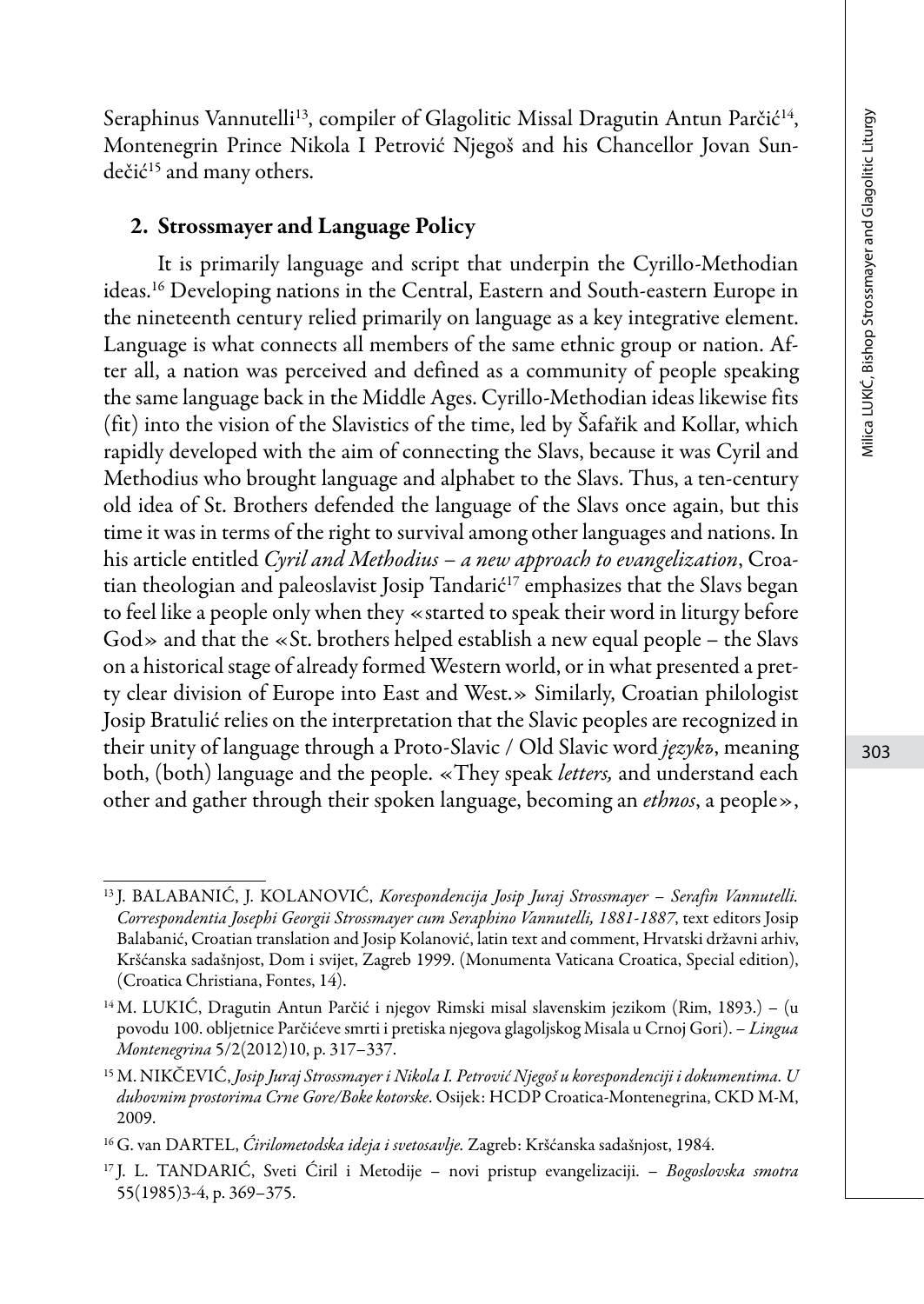says Bratulić.18 Cyrillo-Methodian ideas helped the Slavs in the ninth century to stand side by side with other European peoples, and its task ten centuries later was to help them to be constituted as modern nations in resisting pressure from neighbouring, ruling nations. However, in the nineteenth century, the Slavic world was no longer as united as it was in the ninth century – it was divided ever since the church split in 1054. The idea of the church reconciliation occurred repeatedly throughout history. The reformer of this idea now was Strossmayer, who always kept in mind primarily the overcoming of the «wall» between the Catholic and Orthodox Slavs, stressing in this respect the idea that the Slavs did not cause the split, but that it cost them the most. Since the Old Slavonic language codified by Constantine Cyril and Methodius was a literary language (and this means liturgical as well) of all Slavic peoples at some point in their history, Bishop Strossmayer saw it as the largest integrative force. This would become a force that was capable of rebuilding a bridge between the East and West a thousand years later.

The extent to which Strossmayer was aware of the fact that the vernacular literary languages of the Slavs came to life with the help of the Old Slavonic language is shown in the fact that he requested the printing of Glagolitic liturgical books already during his first Episcopal visit to Rome in 1859. We already mentioned an extensive document – promemoria – which he compiled together with Franjo Rački.19 In this document, Strossmayer requests from Pope Pius IX restoration of liturgical books, particularly the Missal as the fundamental liturgical book, as well as the re-establishment of studies of Old Slavonic language at Croatian seminaries. Strossmayer viewed both as the most necessary conditions for church unity and strengthening of the Croatian national identity. He also justified his requests in this document by a real lack of church books that were not printed for over a hundred years at the time. At the same time, Strossmayer was aware that Dalmatian bishops had more right to talk about the problem than he did, given that Slavic liturgy was historically guaranteed in their dioceses, but he did not want to miss an opportunity to do something for all the Slavs, especially for the South Slavs. He therefore uses the promemoria to ask Pope Pius IX to stand up for their fate, given that a historic moment has come for it: the Turkish slavery was at an end. Furthermore, Strossmayer advocates for expanding Old Slavonic language in liturgy to all Croatian dioceses, in particular to the Zagreb and Bosnian-Đako-

<sup>18</sup> J. BRATULIĆ, *Leksikon hrvatske glagoljice*. Zagreb: Minerva, 1995, p. 10.

<sup>19</sup> S. DAMJANOVIĆ, *Ćirilometodska baština u prepisci Rački-Strossmayer*. – In: *Jedanaest stoljeća nezaborava*. Osijek – Zagreb: IC Revija i Međunarodni slavistički centar, 1991, p. 155–172; Strossmayerova nastojanja oko glagoljskih liturgijskih knjiga, in: *Lik i djelo Josipa Jurja Strossmayera, Zbornik radova međunarodnoga znanstvenog skupa*. Stjepan Marijanović (ed.). Osijek: Filozofski fakultet u Osijeku, 2008, p. 365–372; M. LUKIĆ, *Dragutin Antun Parčić i njegov Rimski misal slavenskim jezikom.*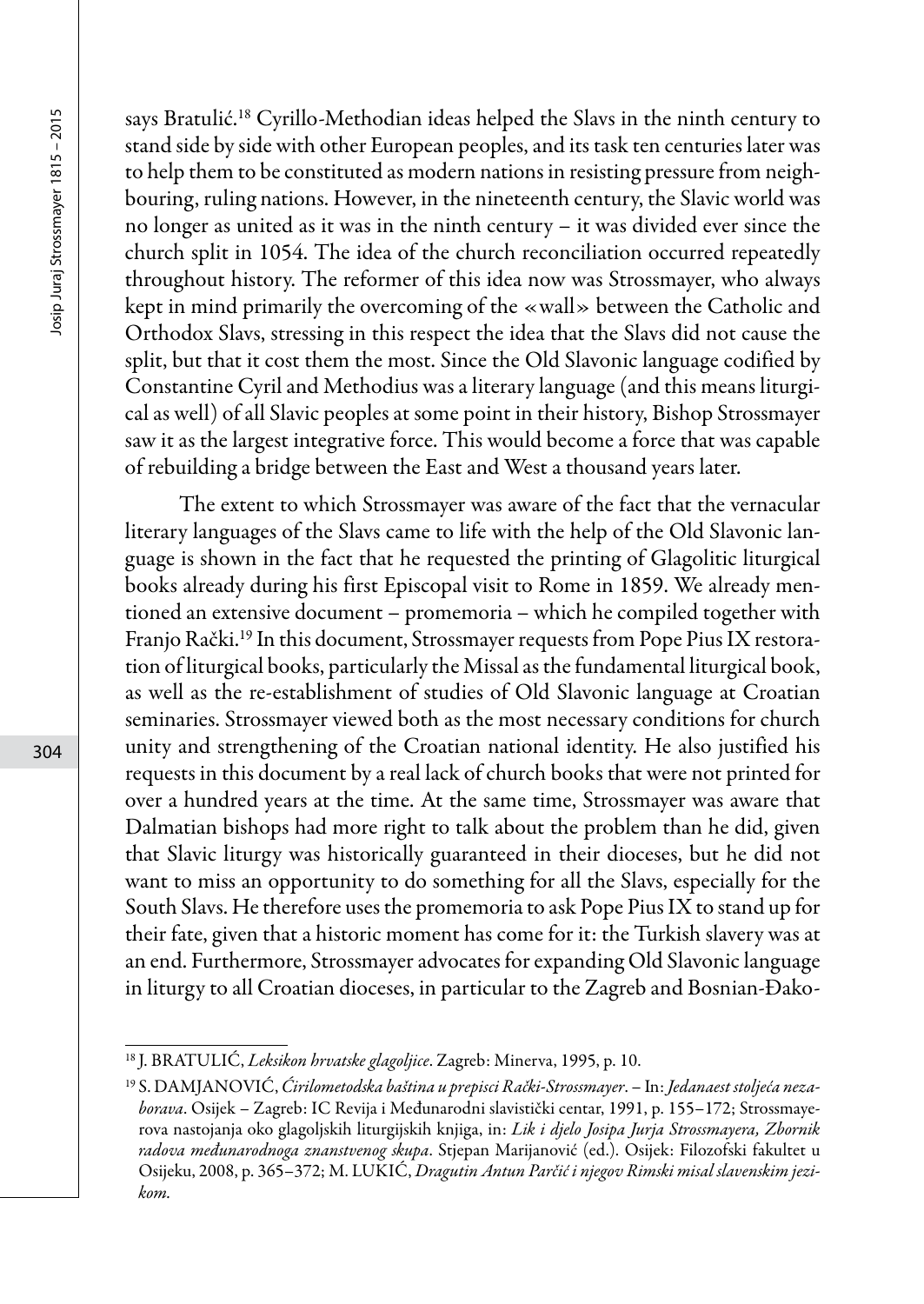vo and Srijem Diocese, referring to the historical confirmations of John the Eighth and Innocent the Fourth; he also advocates for opening of a special seminary in which Glagolitic script would be learnt and where future priests would be educated in the spirit of Cyril and Methodius and the Glagolitic heritage. Since there was no specific response to Strossmayer's promemoria of 1859, he repeated the same request in 1864, motivated by, among other things, the millennial anniversary of the Moravian Mission, which was celebrated a year earlier. This time he had more success: in 1867 the Holy See entrusted him with the care of the preparation of liturgical books. Still, when Strossmayer accepted this responsible task it was hard to imagine that it would take almost three decades for its realization.

Although the preparation of new liturgical books included the social and political aspect, it primarily concerned philologists. Namely, the Croatian recension of the Old Church Slavonic language needed to be re-introduced in liturgical books, even though its natural development had been interrupted through eastern-slavization of Glagolitic liturgical books in the seventeenth and eighteenth century. This recension had the highest reputation in the Middle Ages among all recensions of the Old Church Slavonic language, and Glagolitic heritage was maintained on Croatian soil the longest – so it was logical that the restored liturgical books would re-introduce this particular language. Accordingly, in 1868 and 1869, the main preoccupation of Strossmayer and his assistant Franjo Rački was to assemble an expert team or board, whose task would be to deal with concerns about the language and script of the liturgical books. The board would eventually include Glagolitic promoter Ivan Brčić (1824–1870), placed by Slavic science of his time side by side to Šafařik, Miklošič, Sreznjevski and Dobrovski, the Dalmatian national reformer Mihovil Pavlinović, historian and philologist Franjo Rački and philologists Vatroslav Jagić and Đuro Daničić, and after death of Ivan Brčić in 1870, Franciscan Tertiary Dragutin Antun Parčić.20 The board decided that the Missal, as the fundamental liturgical book, should be printed first and that special attention should be paid to issues of language and script in which it is to be printed. Given the traditional triliteracy of Croatian culture in the previous periods<sup>21</sup>, all three scripts were considered: the Glagolitic, Cyrillic and Latin<sup>22</sup>. The question of liturgical books was again raised at the First Vatican Council of 1869–1870,

<sup>20</sup> F. ŠIŠIĆ, *Korespondencija Rački – Strossmayer, Knjiga prva (od 6. okt. 1860. do 28. dec. 1875)*, p. 56, 65; Cfr. M. LUKIĆ, *Cyrillomethodiana oživljena ili O Strossmayerovu projektu obnove ćirilometodske baštine*, p. 210-241.

<sup>21</sup> E. HERCIGONJA, *Tropismena i trojezična kultura hrvatskoga srednjovjekovlja*. Zagreb: Matica hrvatska, 2006.

<sup>22</sup> M. LUKIĆ, *Polemike oko jezika i pisma liturgijskih staroslavenskih knjiga u 19. st. (s osobitim obzirom na tekstove Dragutina A. Parčića i Ivana Milčetića)*. – In: *Knjige poštujući, knjigama poštovan. Zbornik o 70. rođendanu Josipa Bratulića.* Davor Dukić i Mateo Žagar (ed.) Zagreb: Matica hrvatska, 2010, p. 283*–*292.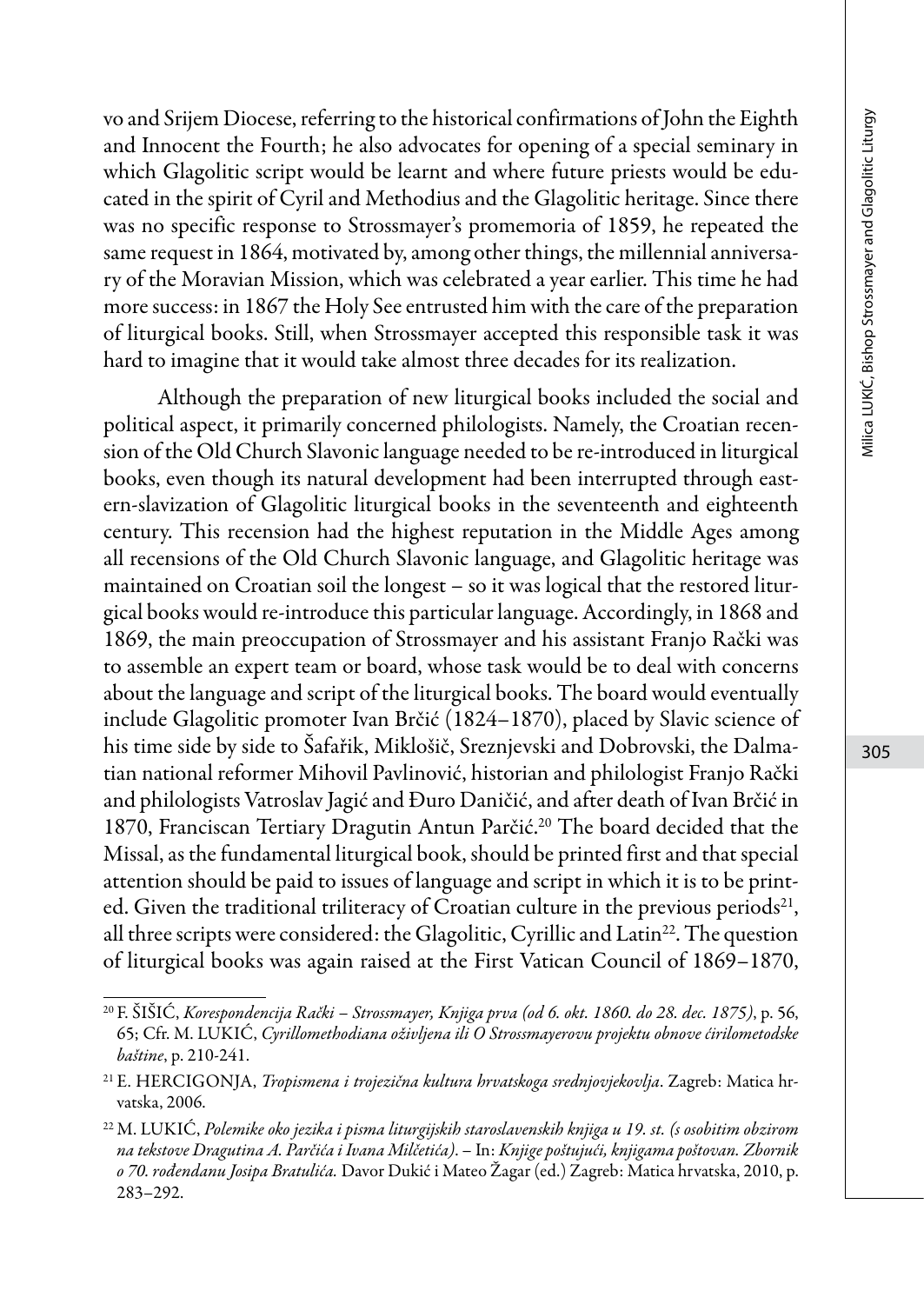but the work on the preparation of the Glagolitic Missal started only in 1878 due to political circumstances – the Italian occupation of Rome and the termination of the Papal State. At the initiative of the Zadar archbishop Petar Dujam Maupas, the Propagation of the Faith entrusted the preparation for print of Croatian Glagolitic Missal and Croatian ritual to Dragutin Parčić. At that time already the St. Jerome canon, who was originally from the old Glagolitic diocese – Vrbnik on the island Krk. Parčić was a student and collaborator of the mentioned Glagolitic promoter from Zadar Ivan Brčić, and it was therefore not surprising that the job of preparing the Missal and other liturgical books was entrusted to him. That same year, Leo the Thirteenth became the Pope (known as the Pope of the Slavs in history), creating a more favourable environment for the Old Slavic liturgy. He even established the department for Old Slavonic and other Slavic languages in Rome, which is also a confirmation of his great affection to the preparation of Croatian liturgical books.

The Glagolitic Missal was finally printed in 1893 in Rome. That Missal would come out in several editions: unchanged in 1896 and 1905, but now published by Josef Vajs, and at the end of 1927 in Latin transliteration. The entire unbiased Croatian cultural public, especially supporters of the Glagolitic script, enthusiastically welcomed Parčić's edition of the new Glagolitic Missal. Philologist Vatroslav Jagić called it «a triumph of Slavic philology». It is definitely the most important event in the recent history of Glagolitic script, as Croatian philologist Anica Nazor put it.<sup>23</sup> Professional circles have also largely approved the translation and layout of the Missal, which Parčić made leaning on the Old Slavonic and Old Croatian tradition, as well as the Russified text of printed Karaman's Missal of 1741.24

Preparation of other liturgical books in the nineteenth century, the rituals, breviaries and lectionaries were overshadowed by the *Missal* of 1893, which is pretty understandable given that missal is a fundamental liturgical book, the one that church services must have. In 1893, the Croatian *Ritual* was printed, which was also prepared by Dragutin Antun Parčić, in Croatian literary language and the Latin alphabet. As for the Glagolitic Book of Hours, philological and other literatures mention only the fact that it was prepared by Dragutin Antun Parčić and nothing beyond that.25

<sup>23</sup>A. NAZOR, Tragom Parčićeva glagoljskog «Misala», in: *Zbornik radova sa znanstvenoga skupa Ži*vot i djelo Dragutina A. Parčića (Zadar - Preko 18. i 19. listopada 1992). Julije Derossi (ed.). Zadar: Matica hrvatska – Ogranak Zadar, 1993, p. 103–120.

<sup>24</sup>K. K. BONEFAČIĆ, *Dragutin A. Parčić*, p. 22.

<sup>25</sup>K. K. BONEFAČIĆ, *Dragutin A. Parčić*, p. 27; M. BOLONIĆ, *O životu i radu Dragutina A. Parčića*, p. 420.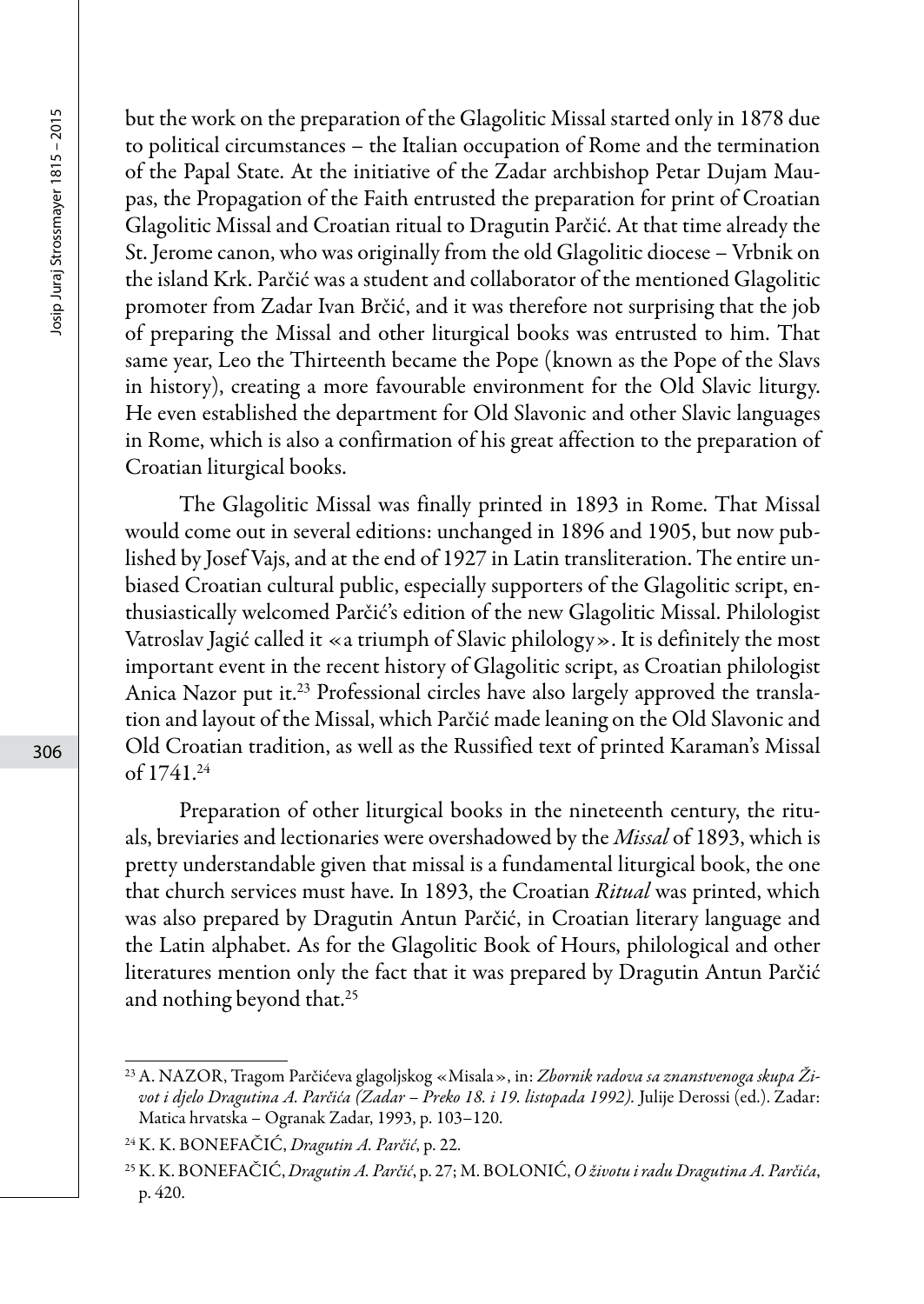If we consider the restoration of liturgical books from the point of view of the sociology of language, we can conclude that Old Slavonic as a liturgical language functions as an instrument of civilization of a particular human collective – in this case the Croatian people – in specific socio-historical circumstances which have special requirements in relation to the language. In the nineteenth century, the Old Slavonic language was seen as a stronghold that was expected to take over the role of political forces that could not be found in the internal social and political factors. This language would become the sign and instrument of unity, which was also the centuries-old role of the Latin language. The influence of the society (i.e. social and political circumstances) on the language selection, in a separate segment of functioning of national entities – in liturgy in this case – is evident; yet it is not an influence on the internal language structure but on the need for the authority of the ancient Slavic / Croatian liturgical language conditioned by the socio-political moment.

Macrosociolinguistics teaches us that the *language exerts certain points of view*. For example, it largely influences the shaping of philosophy of human equality and is often in a situation to equal something that is not equal in society, influencing it through the belief that things would improve. In this particular case, we could speak about the formation of the idea of equality of peoples through the matrix of the liturgical language that, although not as understandable and close to vernacular idioms as it was to the Slavs in the first centuries of its existence, had the power to connect the Slavic tribes struggling for their independence in the second half of the nineteenth century within the international dynastic state alliance of the Habsburg Monarchy.26

#### 3. Bibliography

- Balabanić Kolanović (text editors) 1999: *Korespondencija Josip Juraj Strossmayer – Serafin Vannutelli. Correspondentia Josephi Georgii Strossmayer cum Seraphino Vannutelli, 1881-1887*, text editors Josip Balabanić, Croatian translation & Josip Kolanović, latin text and comment, Hrvatski državni arhiv, Kršćanska sadašnjost, Dom i svijet, Zagreb 1999. (Monumenta Vaticana Croatica, Special edition), (Croatica Christiana, Fontes, 14).
- Bonefačić 1903: Bonefačić, Klement Kvirin. *Dragutin A. Parčić*. Krk: Kurykta, 1903.
- Bolonić 1972: Bolonić, Mihovil. O životu i radu Dragutina A. Parčića. *Bogoslovska smotra*, 42(1972)4, p. 418–438.

<sup>26</sup> O. JESPERSEN, Čovječanstvo, narod i pojedinac sa lingvističkog stanovišta, Sarajevo: Zavod za izdavanje udžbenika, 1970, p. 1.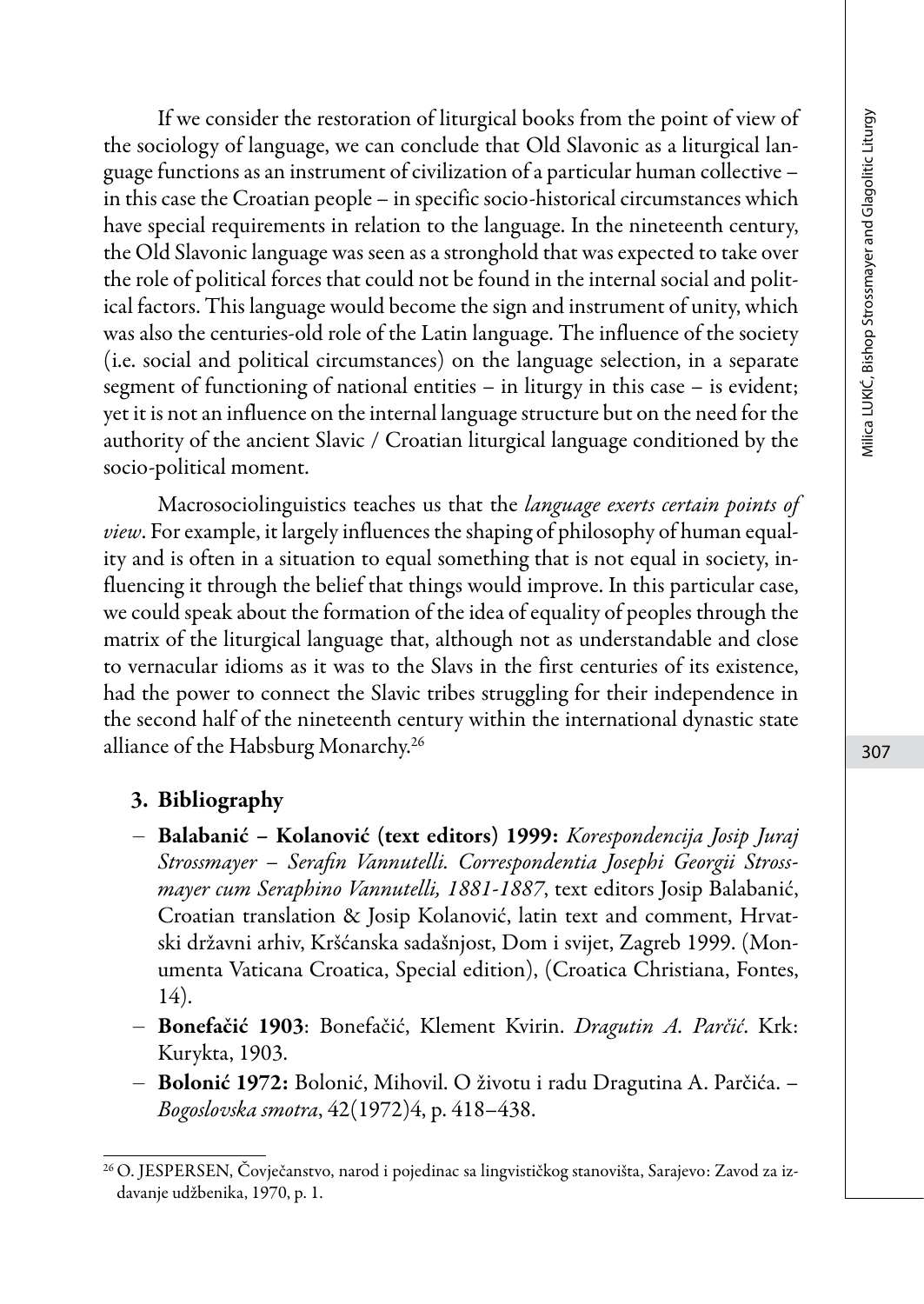- Bratulić 1995: Bratulić, Josip. *Leksikon hrvatske glagoljice*. Zagreb: Minerva, 1995.
- Cepelić, Pavić 1994: Cepelić, Milko; Pavić, Matija. Biskup i papa Lav XIII, in: *Biskup Josip Juraj Strossmayer*, *reprint*. Đakovo: Biskupski ordinarijat, 1994, p. 298–317.
- Cepelić, Pavić 1994: Cepelić, Milko; Pavić, Matija. Biskup i Slavenstvo, in: *Biskup Josip Juraj Strossmayer, reprint*. Đakovo: Biskupski ordinarijat, 1994, p. 739–812.
- Damjanović 1991: Damjanović, Stjepan. *Ćirilometodska baština u prepisci Rački-Strossmayer*, in: *Jedanaest stoljeća nezaborava*. Osijek – Zagreb: IC Revija i Međunarodni slavistički centar, 1991, p. 155–172.
- Damjanović 2008: Damjanović, Stjepan. Strossmayerova nastojanja oko glagoljskih liturgijskih knjiga, in: *Lik i djelo Josipa Jurja Strossmayera, Zbornik radova međunarodnoga znanstvenog skupa*. Stjepan Marijanović (ed.). Osijek: Filozofski fakultet u Osijeku, 2008, p. 365–372.
- Dartel 1984: Dartel, Geert van. Ćirilometodska ideja *i svetosavlje.* Zagreb: Kršćanska sadašnjost, 1984.
- Dević 2013: Dević, Antun. Imre Boba i njegovo mišljenje o središtu djelovanja Sv. Metoda. – *Vjesnik Đakovačko-osječke nadbiskupije i Srijemske biskupije* 141(2013)9-10, p. 681–685.
- Grabar 1986: Grabar, Biserka. Kult Ćirila i Metodija u Hrvata. Slovo 36(1986), p. 141–145.
- Hercigonja 2006: Hercigonja, Eduard. *Tropismena i trojezična kultura hrvatskoga srednjovjekovlja*. Zagreb: Matica hrvatska, 2006.
- Jespersen 1970: Jespersen, Otto. Čovječanstvo, narod i pojedinac *sa lingvističkog stanovišta*. Sarajevo: Zavod za izdavanje udžbenika, 1970.
- Lukić 2005: Lukić, Milica. Crtice o sveslavenskom hodočašću u Rim 1881. (Prilog za noviju povijest glagolizma), in: *Zavičajnik: zbornik Stanislava Marijanovića: povodom sedamdesetogodišnjice života i četrdesetpetogodišnjice znanstvenoga rada*. Milovan Tatarin (ed.). Osijek: Sveučilište J. J. Strossmayera, Filozofski fakultet, 2005, p. 233–250.
- Lukić 2009: Lukić, Milica. Popularizacija ćirilometodske ideje u drugoj polovici 19. stoljeća na hrvatskome nacionalnom prostoru. – *Lingua Montenegrina* 2/2(2009)4, 2009, p. 85–124.
- Lukić 2010: Lukić, Milica. Polemike oko jezika i pisma liturgijskih staroslavenskih knjiga u 19. st. (s osobitim obzirom na tekstove Dragutina A. Parčića i Ivana Milčetića). – In: *Knjige poštujući, knjigama poštovan. Zbornik o 70. rođendanu Josipa Bratulića.* Davor Dukić i Mateo Žagar (ed.) Zagreb: Matica hrvatska, 2010, p. 283*–*292.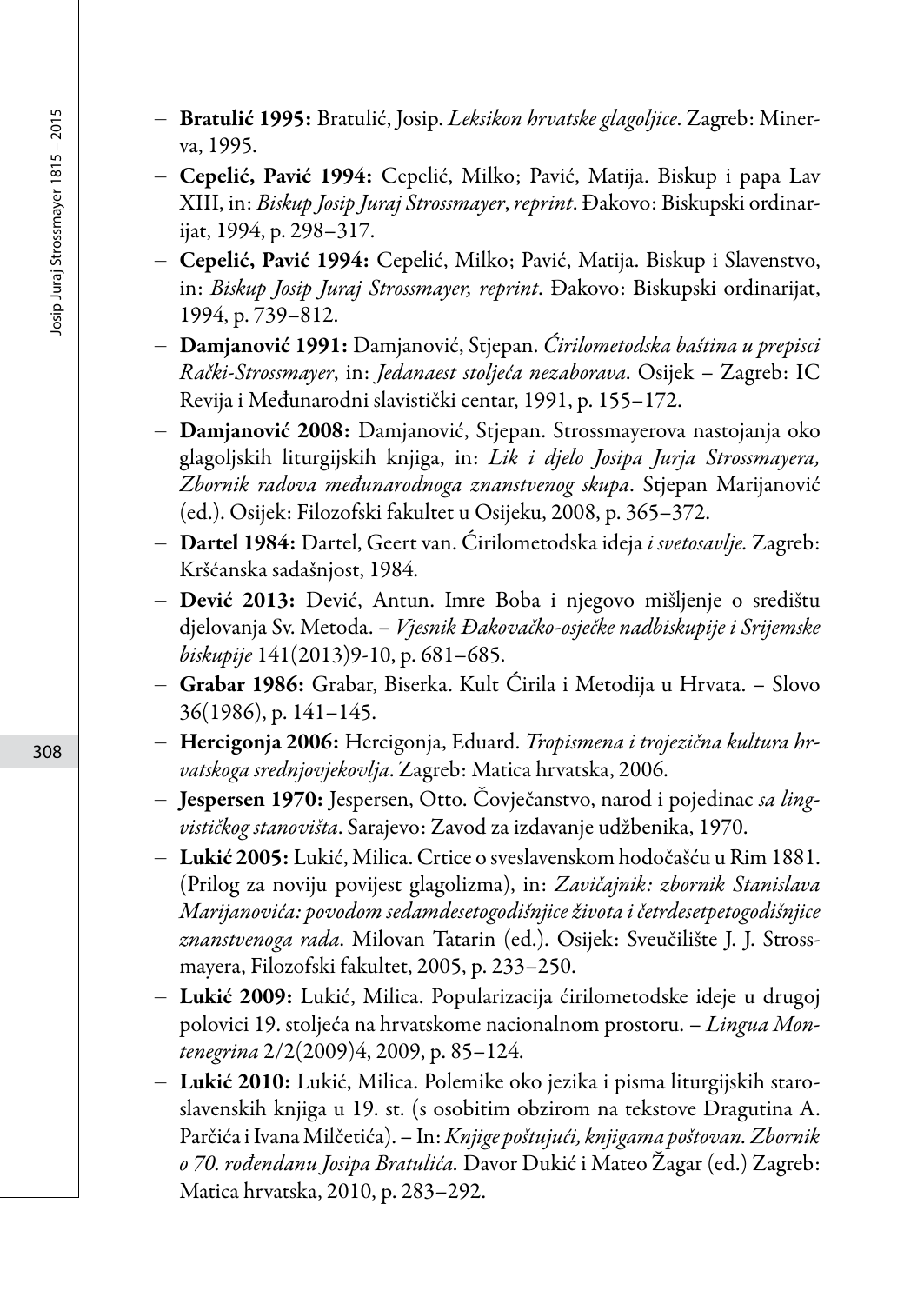- Lukić 2011: Lukić, Milica. Strossmayerov projekt obnove ćirilometodske baštine. – *Anali Zavoda za znanstveni i umjetnički rad u Osijeku* 27(2011), p. 67–96.
- Lukić 2012: Lukić, Milica. Korespondencija đakovačkoga biskupa Josipa Jurja Strossmayera i sarajevskog nadbiskupa Josipa Stadlera, in: *Zbornik radova VI. međunarodnog znanstvenog simpozija Muka kao nepresušno nadahnuće kulture.* Jozo Čikeš (ed.). Zagreb: Udruga Pasionska baština, 2012, p. 382–402.
- Lukić 2012: Lukić, Milica. Dragutin Antun Parčić i njegov Rimski misal slavenskim jezikom (Rim, 1893.) – (u povodu 100. obljetnice Parčićeve smrti i pretiska njegova glagoljskog Misala u Crnoj Gori). *– Lingua Montenegrina* 5/2(2012)10, p. 317–337.
- Lukić 2013: Lukić, Milica. Biskup Strossmayer obnovitelj ćirilometodske baštine. – *Vjesnik Đakovačko-osječke nadbiskupije i Srijemske biskupije* 141(2013)9-10, p. 707–720.
- Lukić 2014: Lukić, Milica. Cyrillomethodiana oživljena ili O Strossmayerovu projektu obnove ćirilometodske baštine, in: *Divanimo, dakle postojimo. Književnojezične i jezičnopovijesne studije*. Josip Cvenić (ed.). Osijek: Ogranak Matice hrvatske u Osijeku, 2014, p. 210*–*241.
- Mrkonjić 2008: Mrkonjić, Tomislav. J. J. Strossmayer i glagoljski misal iz 1893. – *Slovo* 56-57(2006-2007), p. 379-389.
- Nazor 1993: Nazor, Anica. Tragom Parčićeva glagoljskog «Misala», in: *Zbornik radova sa znanstvenoga skupa Život i djelo Dragutina A. Parčića (Zadar – Preko 18. i 19. listopada 1992)*. Julije Derossi (ed.). Zadar: Matica hrvatska – Ogranak Zadar, 1993, p. 103–120.
- Nikčević 2009: Nikčević, Milorad. *Josip Juraj Strossmayer i Nikola I. Petrović Njegoš u korespondenciji i dokumentima. U duhovnim prostorima Crne Gore/Boke kotorske*. Osijek: HCDP Croatica-Montenegrina, CKD M-M, 2009.
- Petrović 1979: Petrović, Ivanka. Franjo Rački otac hrvatske Cyrillo-Methodiane. – In: *Zbornik zavoda za povijesne znanosti Istraživačkog centra JAZU (9)*, p. 47–99.
- Strossmayer 1881: Strossmayer, Josip Juraj. Govor preuzvišenog g. biskupa J. J. Strossmayera, kojim je dne 5. srpnja t.g. u ime svih katoličkih Slavena pozdravio u Vatikanu sv. Otca Lava XIII. predočujuć mu slavenske hodočastnike a zahvaljujuć mu na kazanoj ljubavi našim apoštolima, a po njima i nama (latinski original i prijevod na hrvatski jezik). – *Glasnik Biskupija Bosanske i Sriemske* 9(1881)13, p. 131–135.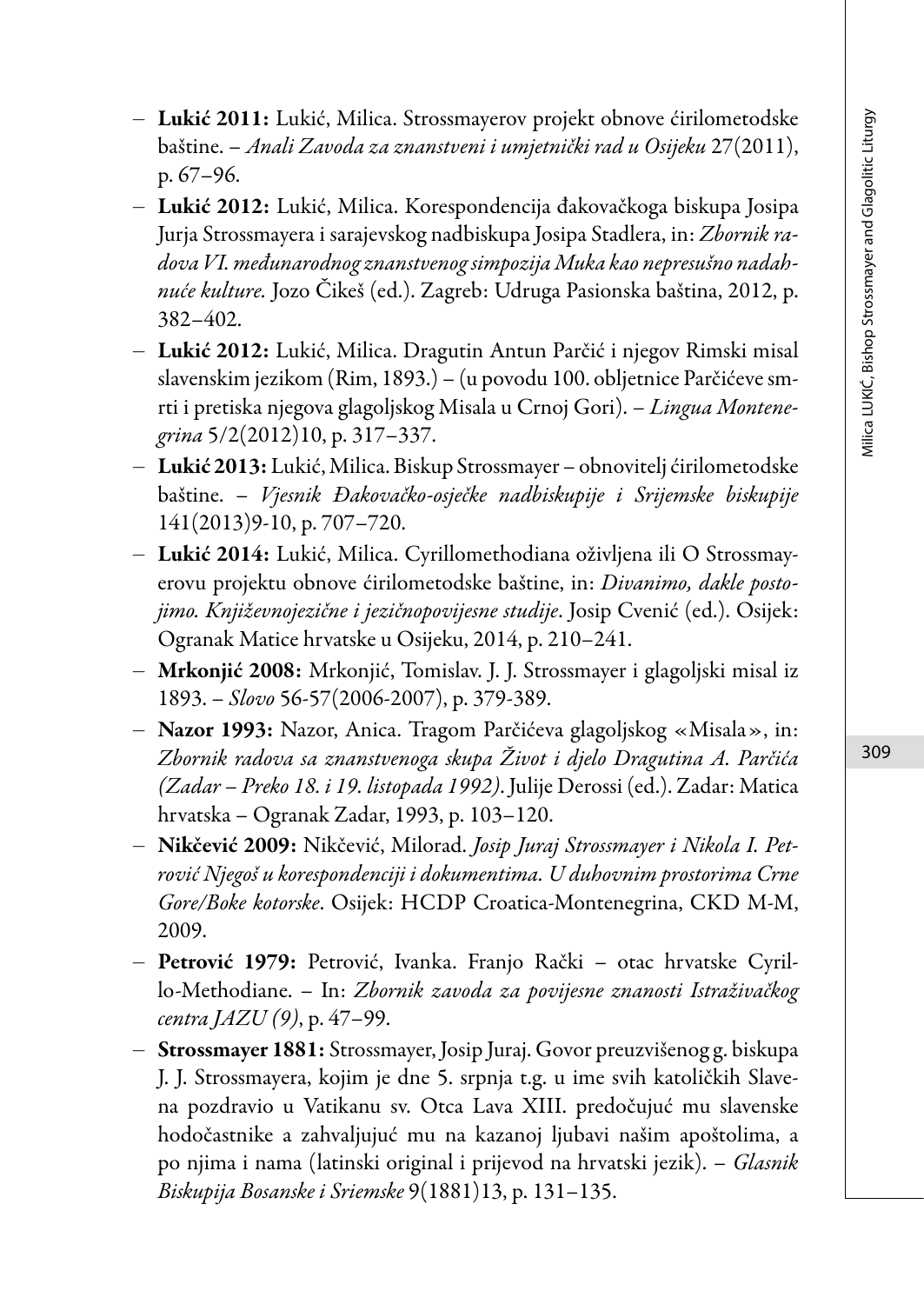- Strossmayer 1881: Strossmayer, Josip Juraj. Okružnica br. 457 u povodu sveslavenskog hodočašća. – *Glasnik Biskupija Bosanske i Sriemske* 9(1881)9, p. 99–101.
- Strossmayer 1881: Strossmayer, Josip Juraj. Okružnica br. 772 po povratku s rimskog hodočašća. – *Glasnik Biskupija Bosanske i Sriemske* 9(1881)16, p. 155–158.
- Strossmayer 1882: Strossmayer, Josip Juraj. Okružnica br. 558 uspomena na sveslavensko hodočašće. – *Glasnik Biskupija Bosanske i Sriemske* 10(1882)11, p. 188.
- Strossmayer 1882: Strossmayer, Josip Juraj. Okružnica o svetkovini sv. Ćirila i Metoda. – *Glasnik Biskupija Bosanske i Sriemske* 10(1882)11, p. 115.
- Strossmayer 1883: Strossmayer, Josip Juraj. Korizmena okružnica 1. *Glasnik Biskupija Bosanske i Sriemske* 11(1883)2, p. 9–41.
- Strossmayer 1888: Strossmayer, Josip Juraj. Okružnica br. 474 hodočašće u Rim u povodu pedesete obljetnice svećeništva Lava XIII. – *Glasnik Biskupija Bosanske i Sriemske* 16(1888)10, p. 117–145.
- Strossmayer 1893: Strossmayer, Josip Juraj. Staroslavenski misal. *Glasnik Biskupija Bosanske i Sriemske* 21(1893)18, p. 182.
- Strossmayer 1897: Strossmayer, Josip Juraj. Svetkovina sv. Cyrila i Methoda. – *Glasnik Biskupija Bosanske i Sriemske* 25(1897)13, p. 126.
- Šišić 1928: Šišić, Ferdo. *Korespondencija Rački Strossmayer, Knjiga prva (od 6. okt. 1860. do 28. dec. 1875)*. Zagreb: JAZU, 1928.
- Šišić 1929: Šišić, Ferdo. *Korespondencija Rački Strossmayer, Knjiga druga (od 6. jan. 1876. do 31. dec. 1881)*. Zagreb: JAZU, 1929.
- Šišić 1930: Šišić, Ferdo. *Korespondencija Rački Strossmayer, Knjiga treća (od 5. jan. do 27. jun. 1888)*. Zagreb: JAZU, 1930.
- Šišić 1931: Šišić, Ferdo. *Korespondencija Rački Strossmayer, Knjiga četvrta (od 2. jula 1888. do 15. februara 1894)*. Zagreb: JAZU, 1931.
- Šuljak 2008: Šuljak, Andrija. Biskup Josip Juraj Strossmayer i ćirilometodsko-glagoljska baština, in: *Lik i djelo Josipa Jurja Strossmayera, Zbornik radova međunarodnoga znanstvenog skupa*. Stanislav Marijanović (ed.). Osijek: Filozofski fakultet u Osijeku, 2008, p. 245–266.
- Tandarić 1985: Tandarić, Josip Leonard. Sveti Ćiril i Metodije novi pristup evangelizaciji. – *Bogoslovska smotra* 55(1985)3-4, p. 369–375.